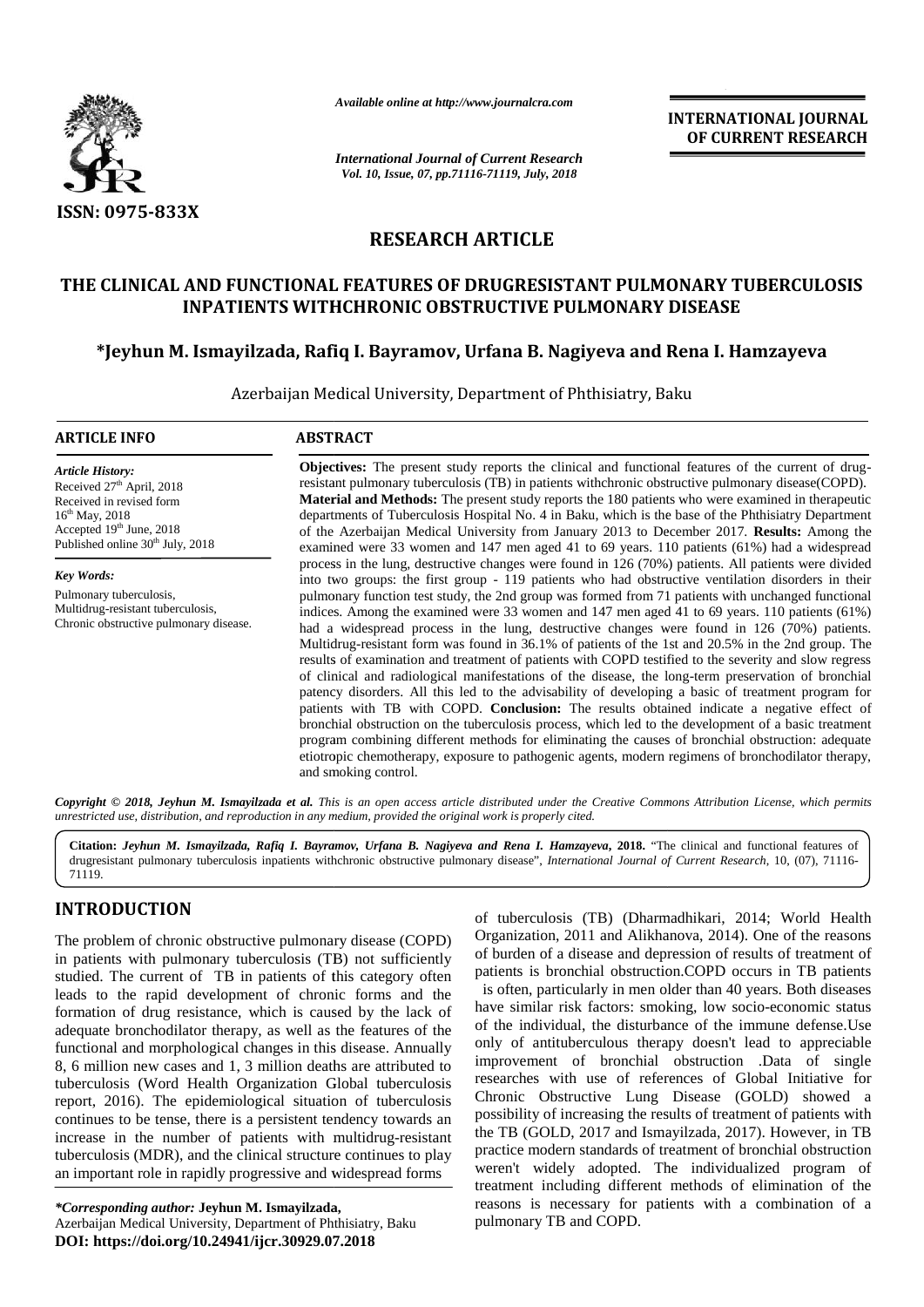## **MATERIAL AND METHODS**

180 patients who were on treatment in therapeutic departments of TB dispensary No. 4, which is the base of the Phthisiatry Department of the Azerbaijan Medical University participated in a research on the basis of the voluntary informed consent. The study was in accordance with the ethical standards of the bioethical committee, developed in accordance with the Helsinki Declaration of the World Medical Association «Ethical Principles of Medical Research Involving Human Subjects" with the amendments of 2013 and the "Rules of Ethical Conduct of Medical Workers" approved by the Order (№137) of the Ministry of Health of the Republic of Azerbaijan dated 29.12. 2011.94 patients with infiltrative, 26 disseminated, 53 fibro-cavernous and 7 with cirrhotic TB were diagnosed. Among the examined were 33 women and 147 men aged 41 to 69 years. 110 patients (61%) had a widespread process in the lung, destructive changes were found in 126 (70%) patients. In accordance with the purpose of the study, the patients were divided into two groups: the first group consisted of 119 people who had obstructive ventilation disorders in the pulmonary function testing (functional vital capacity (FVC), forced expiratory volume (FEV1)study, the 2nd group was formed from 71 patients with unchanged functional indices.

The mean values of the functional indices in the patients of the 1st group were statistically significantly different from those of the patients of the 2nd group. Examination of patients was conducted according to the developed diagnostic program which besides the standard volume of a research in a phthisiology included questioning on a questionnaire of the main respiratory symptoms and the diary of introspection. The questionnaire included a block of questions about the presence of nonspecific etiological factors leading to the formation of COPD: hereditary predisposition for lung diseases, inhalation effects (tobacco smoke, occupational dusts, indoor air pollution due to stove heating and cooking with bio-organic fuel), age, gender, socio-economic status, nutrition of the patient. The diagnosis of COPD was established according to the recommendations of GOLD (2016) on diagnosis, treatment, the presence of risk factors for COPD and postbronchilatory values of the ratio of FEV1 to FVC <70%. Spirometry with bronchodilator test (inhalation sympathomimetic with short acting 2-agonist Ventolin "GlaxoSmithKline") (gsk) - 2 doses  $= 200 \text{ µg}$  was used with measurement of bronchodilation response after 15 minutes. The spirometry study was performed using the Bodytest device (Erich Jaeger, Germany) and SPM – 300(Bionet, South Korea) in accordance with the criteria proposed by the joint group of experts of the American Thoracic and European Respiratory Society (ATS / ERS) (Miravitlles, 2016).

The actual values of the spirographic indexes, the registration of the P-FEV curve were compared with the proper values developed by the experts of the European Community of Coal and Steel (1983) [8-10] and evaluated the changes in indicators according to the GOLD recommendations. Samples were subjected to microscopy and culture on Lowenstein-Jensen (LJ), Xpert® MTB/RIF (Cepheid, Sunnyvale, CA, USA) and MGIT™ (BD, Sparks, MD, USA) media. All culture-positive isolates were subjected to drug susceptibility testing (DST) on LJ medium for first-line anti-tuberculosis drugs (isoniazid, rifampicin, streptomycin, ethambutol and pyrazinamide), and MDR-TB isolates were further subjected to DST for secondline anti-tuberculosis drugs (ofloxacin, capreomycin, amikacin,

prothionamide, cycloserine and para-amino-salicylic acid). The obtained results were subjected to statistical processing on a personal computer using the application package Microsoft Office Excel 2007 and StatSoft Statistic 6.1, the license agreement BXXR006D092218FAN11. Significance of differences tested using Pearson U - Mann-Whitney test. The statistical significance of differences was taken at  $p < 0.05$ .

## **DISCUSSION**

It was established that contact with domestic polluters, occupational dusts, information on hereditary predisposition to lung diseases, intensive smoking (the index of a smoker more than 10 packs / year), the age of a patient over 40 years old increased by 1.4-2.1 times the risk of bronchial obstruction in patients with pulmonary tuberculosis. The proportion of patients exposed to non-specific factors turned out to be greater in the 1st group -  $65.9\%$  (in the 2nd group -  $51.9\%$ , p <0.03).Simultaneous influence of two factors was registered in every 4-5th patient of the 1st and 2nd groups (29.3 and 21.0%, respectively, p> 0.05).The most common risk factor for developing COPD in the subjects was smoking cigarettes. The groups were not significantly different in terms of the number of smokers (51.1 and 42.0%, respectively), but the average for the 1st group of the smoker was significantly higher than that of the 2nd group ((19.6  $\pm$  1.5) and (11, 9  $\pm$  1.6) packs / years, respectively,  $p < 0.01$ ). Comparison of the patients of the studied groups by the main clinical and functional characteristics showed that in the 1st group compared with the 2nd group, respectively, the syndrome of intoxication (79.9 and 61.7%), cough (82.5 and 50.6%), dyspnea (55.5 and 16.0%), physical changes in the lungs (48.5 and 7.4%), changes in the hemogram (67.2 and 42%, 0%), The results obtained indicated a predominance in the 1st group in comparison with the 2nd group of persons with a widespread tuberculosis process (67.7 and 41.9%, respectively,  $p < 0.01$ ), with destructive changes (72.9 and 61, 7%), with bacterial excretion (67.7 and 48.1%, p  $\leq 0.002$ ), with drug resistance of mycobacterium tuberculosis  $(69.0$  and  $43.6\%$ ,  $p < 0.003$ ).

Multidrug-resistant form was found in 36.1% of patients of the 1st and 20.5% in the 2nd group. It should be noted that the drug resistance to isoniazid and rifampicin in all cases was combined with resistance to other ant tuberculosis drugs. In the 1st group, frequent complications were expressed  $\left( \langle 0.03 \rangle \right)$ : hemoptysis in 12.2% of patients, pulmonary insufficiency - in 46.3% (in the second group - 3.7 and 0%, respectively).The results of examination and treatment of patients with COPD testified to the severity and slow regress of clinical and radiological manifestations of the disease, the long-term preservation of bronchial patency disorders. All this led to the advisability of developing a basic of treatment program for patients with TB with COPD. The main component of the program is adequate etiotropic chemotherapy, which is based on domestic and international recommendations for the treatment of patients with TB. Broncholytic therapy of TB patients with COPD (FEV1 / FVC <70%) was performed according to the developed schemes, based on international and domestic recommendations for the treatment of COPD. In all patients with different forms of MDR TB combined with COPD, the effect of successful bronchodilation on the course of the underlying disease, on the indices of abacillation was evaluated (Table 1).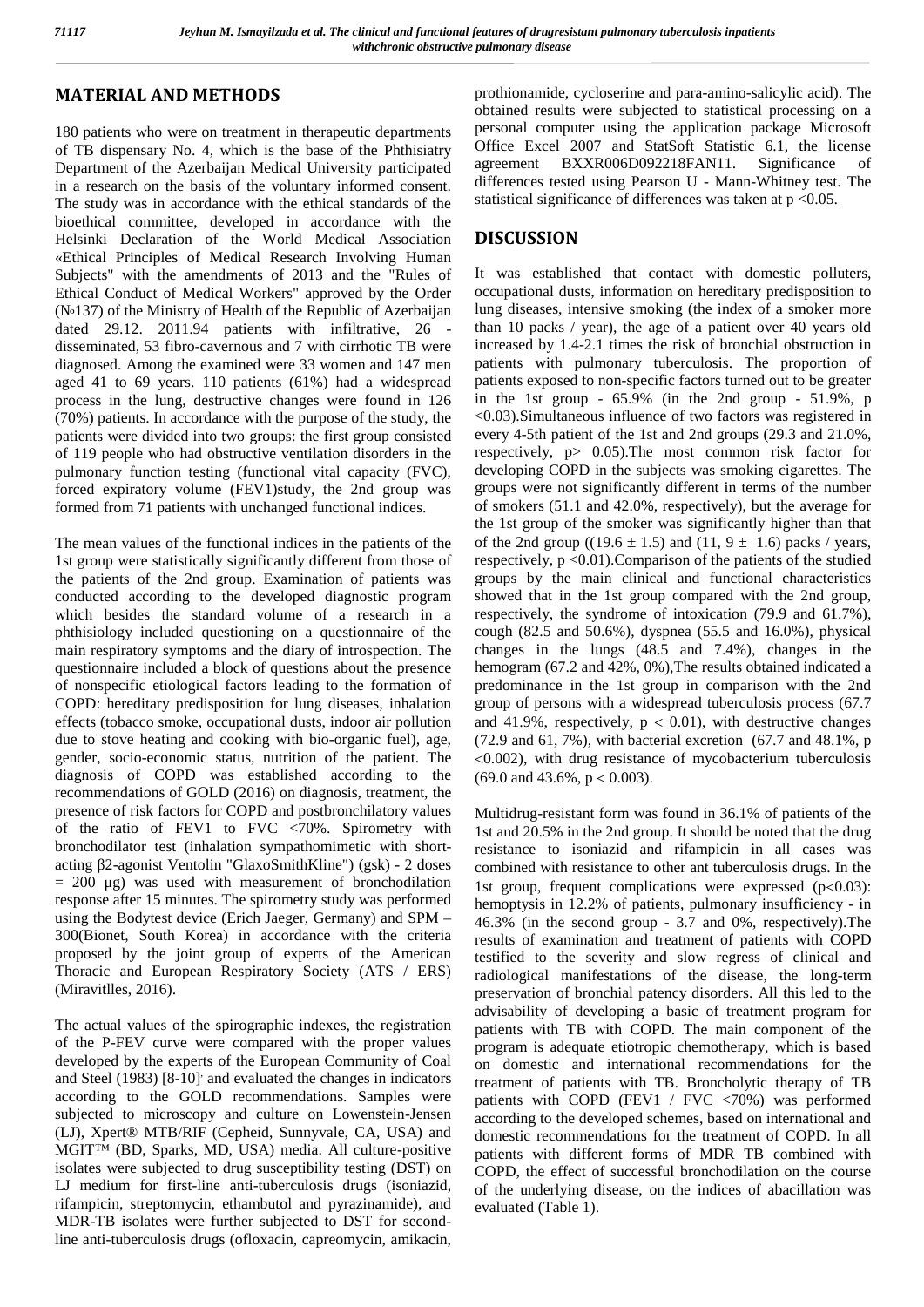| Nosological<br>forms<br>and | The<br>main<br>group   | with<br>of<br>patients | Comparison group of patients with |                  |  |
|-----------------------------|------------------------|------------------------|-----------------------------------|------------------|--|
| bronchial obstruction       | excretion of bacilli,% |                        | excretion of bacilli,%            |                  |  |
|                             | Before treatment       | After treatment        | Before treatment                  | After treatment  |  |
| Infiltrative TB             |                        |                        |                                   |                  |  |
| <b>FEV1&gt;70%</b>          | $67,4 \pm 3,76$        | $0.6 \pm 1.23*$        | $68,3 \pm 3,12$                   | $8.6 \pm 1.43*$  |  |
| $FEV1=69-50%$               | $73,6 \pm 3,12$        | $1.1 \pm 1.46*$        | $72.8 \pm 2.65$                   | $12.7 \pm 1.02*$ |  |
| FEV1 < 50%                  | 79.5±4.04              | $3.8 \pm 1.87*$        | $78.1 \pm 3.04$                   | $20.6 \pm 2.12*$ |  |
| Fibrous-cavernous TB        |                        |                        |                                   |                  |  |
| <b>FEV1&gt;70%</b>          | $70,1 \pm 3,1$         | $12.3 \pm 3.6*$        | $71.5 \pm 2.78$                   | $18.7 \pm 3.54*$ |  |
| $FEV1=69-50%$               | $87.5 \pm 3.87$        | $22.4 \pm 2.76*$       | $84.4 \pm 4.12$                   | $34,4 \pm 3,47*$ |  |
| $FEV1 < 50\%$               | $91,1\pm4,06$          | $30.6 \pm 2.32*$       | $88 \pm 3.76$                     | $45,7 \pm 3.14*$ |  |

#### **Table 1. The indices of abacillation in patients of different clinical groups during the 3-month therapy**

*Note: \* - the differences were significant with the original data, p <0, 05* FEV1*- forced expiratory volume in the first second*

| Table 2. The dynamics of bronchial patency with different initial severity of bronchial obstruction |  |  |
|-----------------------------------------------------------------------------------------------------|--|--|
|                                                                                                     |  |  |

| Dynamics of pulmonary function       | Initial bronchial<br>obstruction, $n=32$ | Moderate bronchial<br>obstruction, $n=48$ | Significant bronchial<br>obstruction, $n=39$ | $1-2$    | $1 - 3$  |
|--------------------------------------|------------------------------------------|-------------------------------------------|----------------------------------------------|----------|----------|
|                                      | n(%)                                     | n(%)                                      | n(%)                                         |          |          |
|                                      |                                          |                                           |                                              |          |          |
| Improving                            | 18(56,25)                                | 21(43,8)                                  | 13(33,3)                                     | < 0.02   | < 0.005  |
| including normalization of bronchial | 18(56,25)                                | 13(27)                                    |                                              | < 0.0004 | < 0.0001 |
| patency                              |                                          |                                           |                                              |          |          |
| worsening                            | 5(15,6)                                  | 3(6,2)                                    |                                              | < 0.002  | < 0.008  |
| No dynamics                          | 7(21.9)                                  | 24(50)                                    | 26(66.7)                                     | < 0.0001 | < 0.0001 |

*Note: p - the achieved level of significance of the difference between the parameters of initial and significant bronchial obstruction*

Patients of the main group received modern bronchodilation therapy in a step type, depending on the severity of bronchial obstruction (starting with short-acting 2-agonists and anticholinergics, long-acting 2-agonists and anticholinergics, as well as inhaled glucocorticosteroids). Patient comparison groups received only euphillin, with much less efficacy of bronchodilation. The data presented in the table demonstrate not only more pronounced indicators of bacilli excretion in patients with severe bronchial obstruction, but also a statistically significant decrease in bacilli excretion with successful bronchodilation, which again confirms the need for therapy not only for the underlying disease in patients with MDR TB , but also for the treatment of COPD. Patients with initial, moderate bronchial obstruction and FEV1 / FVC> 70% received therapy with predominantly short acting 2-agonists. The data obtained agree with the data of the researchers, who established that as the tuberculosis process calms down, the severity of obstructive disorders decreases. Obviously, during the treatment process, there is an effect on the reversible components of obstruction caused by tuberculous inflammation.

Dynamics of the state of bronchial patency, depending on the initial degree of manifestation of bronchial obstruction, are presented in Table 2. Thus, we can conclude that the functional mechanisms of bronchial obstruction may regress under the influence of basic treatment, and organic - defined by the expression of tissue changes in the structure of the lung, bronchus and does not fade under the influence of treatment. The choice of bronchodilator was carried out according to the therapeutic algorithm developed by us, taking into account the results of the individual bronchodilator test. In the cases shown, nebulizer therapy was prescribed with the use of bronchodilators, mucolytics. The educational part of the program included individual interviews with patients about the need to stop smoking, information about COPD, teaching the patient to use inhalers and general approaches to COPD therapy. Thus, the results obtained indicate a negative effect of bronchial obstruction on the tuberculosis process, which led to

the development of a basic treatment program combining different methods for eliminating the causes of bronchial obstruction: adequate etiotropic chemotherapy, exposure to pathogenetic agents, modern regimens of bronchodilator therapy and smoking control.

### **REFERENCES**

- N., Akhundova I., Seyfaddinova M., Mammadbayov E., Bayramov R. et al. First national survey of anti-tuberculosis drug resistance in Azerbaijan and risk factors analysis. *Public Health Action*, 2014; 2: 17–23.
- Celli B.R., Decramer M., Wedzicha J.A. et al. An official American Thoracic Society/European Respiratory Society statement: research questions in COPD.*Eur. Respir. J.* 2015; 45 (4): 879-905. DOI:10.1183/09031936.00009015.
- Dharmadhikari A.S. et al. Rapid impact of effective treatment on transmission of multidrug-resistant tuberculosis //Int.J.Tuberc.Lung Dis. – 2014. – Vol. 18, №9. – P. 1257- 1266.
- GOLD. Global Strategy for the Diagnosis, Management and prevention of COPD, 2017. Available at: *http: // goldcopd.org / gold – 2017 – global – strategy – dignosis – management – prevention – copd /*
- Ismayilzada J.M. Dependence of functional changes of respiratory sistem from structural changes in patients with chronic destructive tuberculosis in association with chronic obstructive pulmonary disease - 27 National Congress on Respiratory Diseases. St. Petersburg; 2017. P. 145.
- Miller M.R., Hankinson J., Brusasco V. et al. Standardization of spirometry. *Eur. Respir. J.* 2005; 26: 319-338.
- Miravitlles M., Vogelmeier C., Roche N. et al. A review of national guidelines for management of COPD in Europe. *Eur. Respir. J.* 2016; 47 (2): 625-637. DOI: 10.1183/ 13993003.01170-2015.